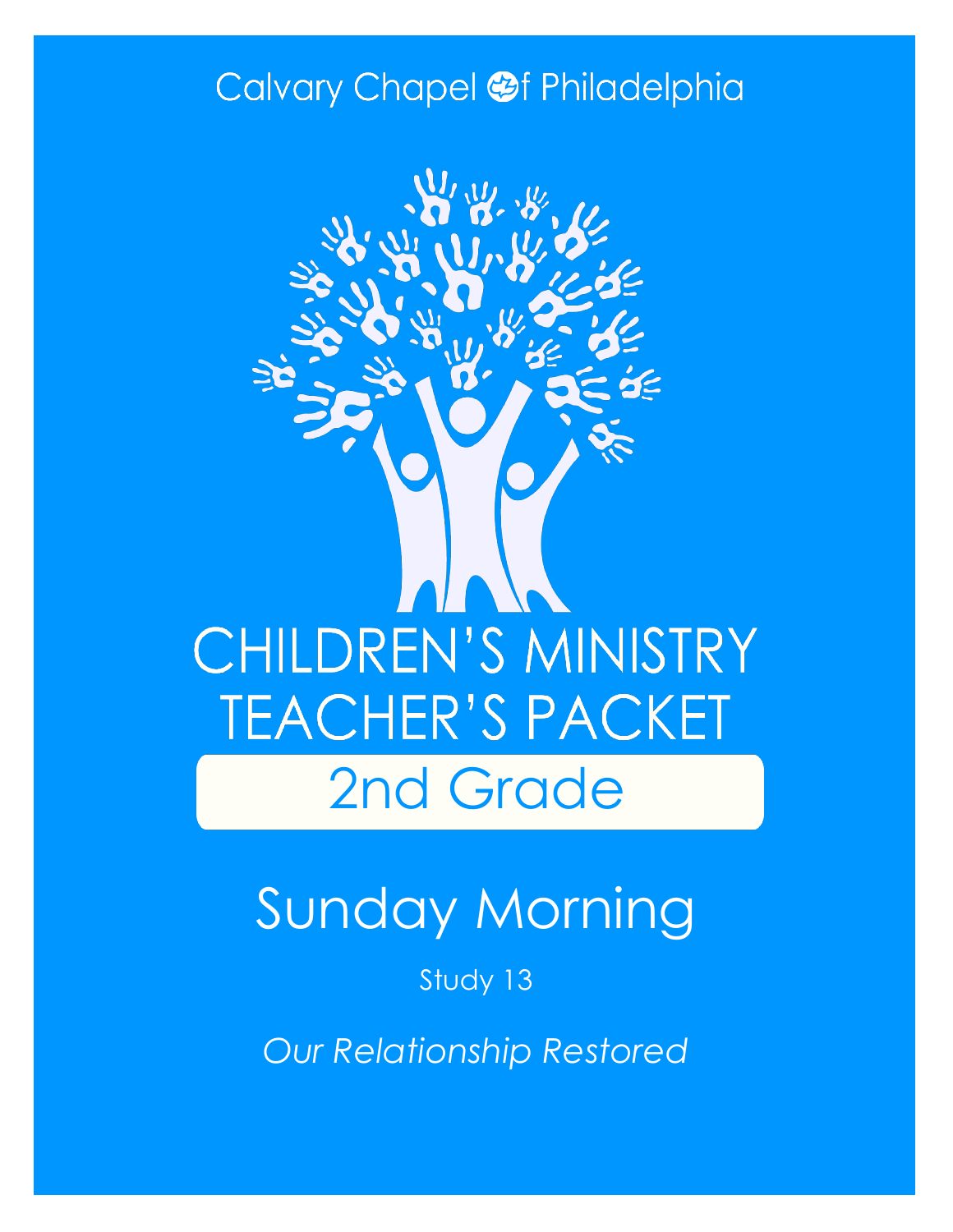### Our Relationship Restored

The Objective is the key concept for this weeks lesson. It should be the main focus of the study

These are the key verses that you will find helpful in teaching your study this week. The "Main passage" is the basis of the study, where the other verse support the objective of the lesson.

These are the books of the Bible we will be memorizing. New books for this month are in bold. If a student can memorize all the books up to this month's books, you may give them a prize from the "reward box" found on your cart.

An introductory activity or question that will settle the class, draw their attention to the study and prepare their hearts for God's Word.

**Objective This lesson will teach the lesson that when we are saved, our relationship with God is restored.**

#### **Key Verses**

Colossians 1:19-22; Luke 15:11-24—Main Teaching Passages

\*Please note: In our study, we are only going as far as verse 24 in Luke 15. The parable continues to verse 32, but the message of these verses is not part of our purpose here.

### **Books to Memorize**

Matthew, Mark, Luke, John, Acts, Romans, **1&2 Corinthians, Galatians, Ephesians, Philippians, Colossians**

### **Hook**

Ask the class if they have ever been in a big fight with a parent, sibling, or friend. Was it so bad that they didn't want to talk to the other person? How did they feel when this was happening? How did it get resolved?

The Bible says that before we were saved, our relationship with God had a similar separation. We needed Jesus to fix our broken relationship with God.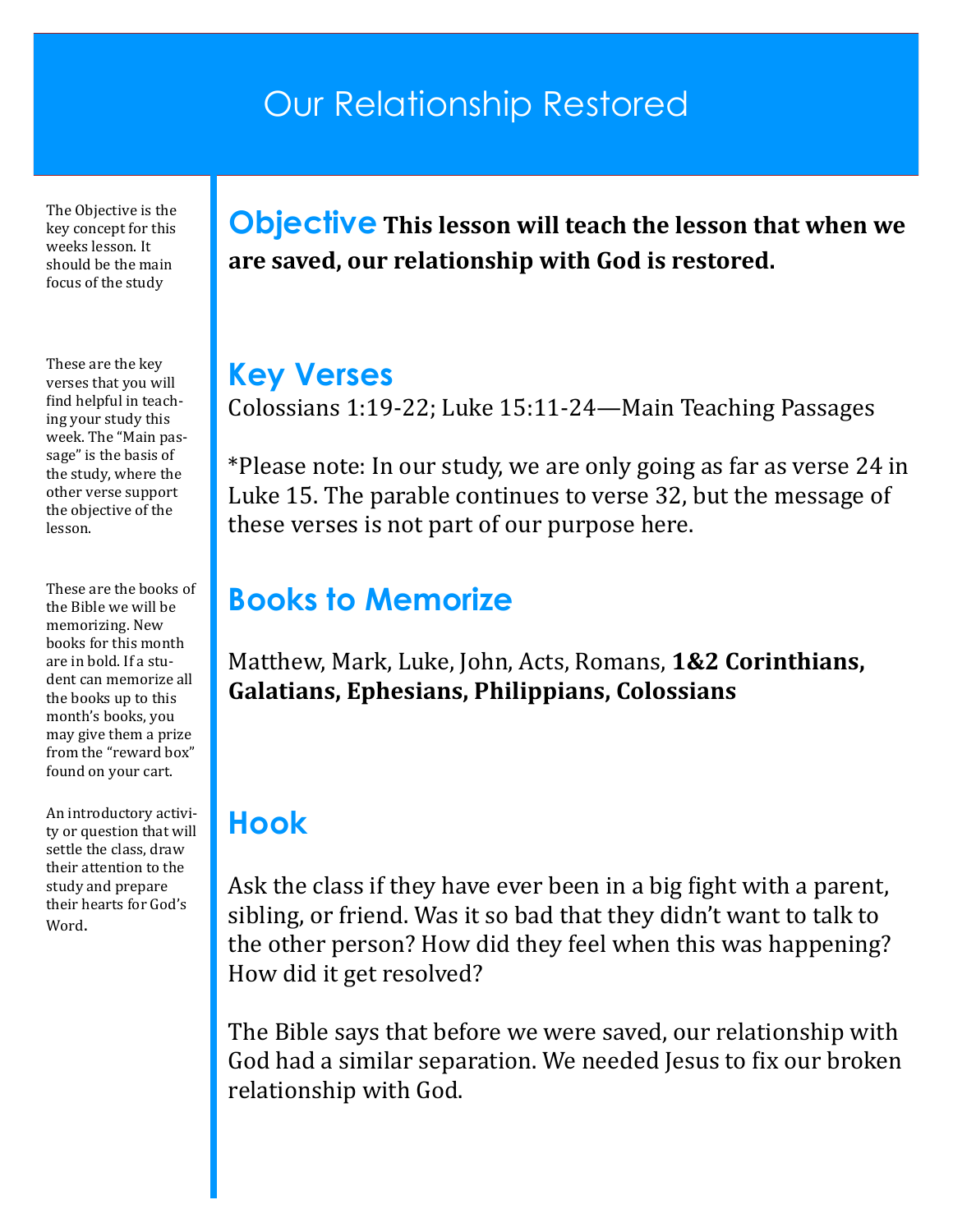What does the Bible say? This is where we will read a passage or series of passages that teach on the subject of the day.

The interpretation/ exegesis of the passage. What does this passage mean? How does this passage apply to my life?

## BOOK

Colossians 1:19-22 talks about how we used to be separated from God, but now have been reconciled. "Reconciled" is a word that means that two people or groups of people who were once separated are brought back together. It is the fixing of a broken relationship. In one of His most famous parables, Jesus gave a picture of what it looks like for us to be reconciled back to God.

The parable begins with a man who had two sons. The younger son did not want to live in his father's house anymore, and so he asked for his inheritance (the money he would get from his father when the father died) early. This made the father sad, but he agreed, and his son took the money and moved to a far-away country. There he spent all the money and did many sinful things. Eventually, there was a famine that left no food in the land, and the son had to take a job feeding pigs. He was so poor that he wished he could eat the pigs' food. It was then that he realized he had made a big mistake and needed to return to his father.

The son was planning to apologize to his father and admit that what he did was wrong. He knew he didn't deserve to be treated like a son anymore, but he hoped that at least he could be a servant in his father's house. But when the father saw his son returning, he ran to him and hugged and kissed him. He dressed his son in the best clothes and threw a giant party. His son was home.

### $\mathsf{L}(\mathcal{C})$

Last week, we started looking at what it means to be saved and what happens to us when we make Jesus our Lord and Savior by looking at Jesus' promise of eternal life to all who believe in Him. Today, we are going to study another wonderful result of our salvation. As we read in Colossians and saw illustrated in the story of the prodigal son, when we are saved, our relationship with God is restored.

The parable we read today gives a beautiful picture of what it means to have our relationship with God restored. The son's actions had created separation between himself and his father. Not only was there a separation between them physically, but by asking for his money early, running away to live in sin, and basically wishing his father was dead, the son had caused separation in his relationship with his father.

The same way, before coming to Jesus, we all had a problem in our relationship with God. As we have learned before, our sins separate us from God. When we sin against God, we hurt Him, and sin breaks down our relationship with God. In fact, Colossians 1:21 describes us as God's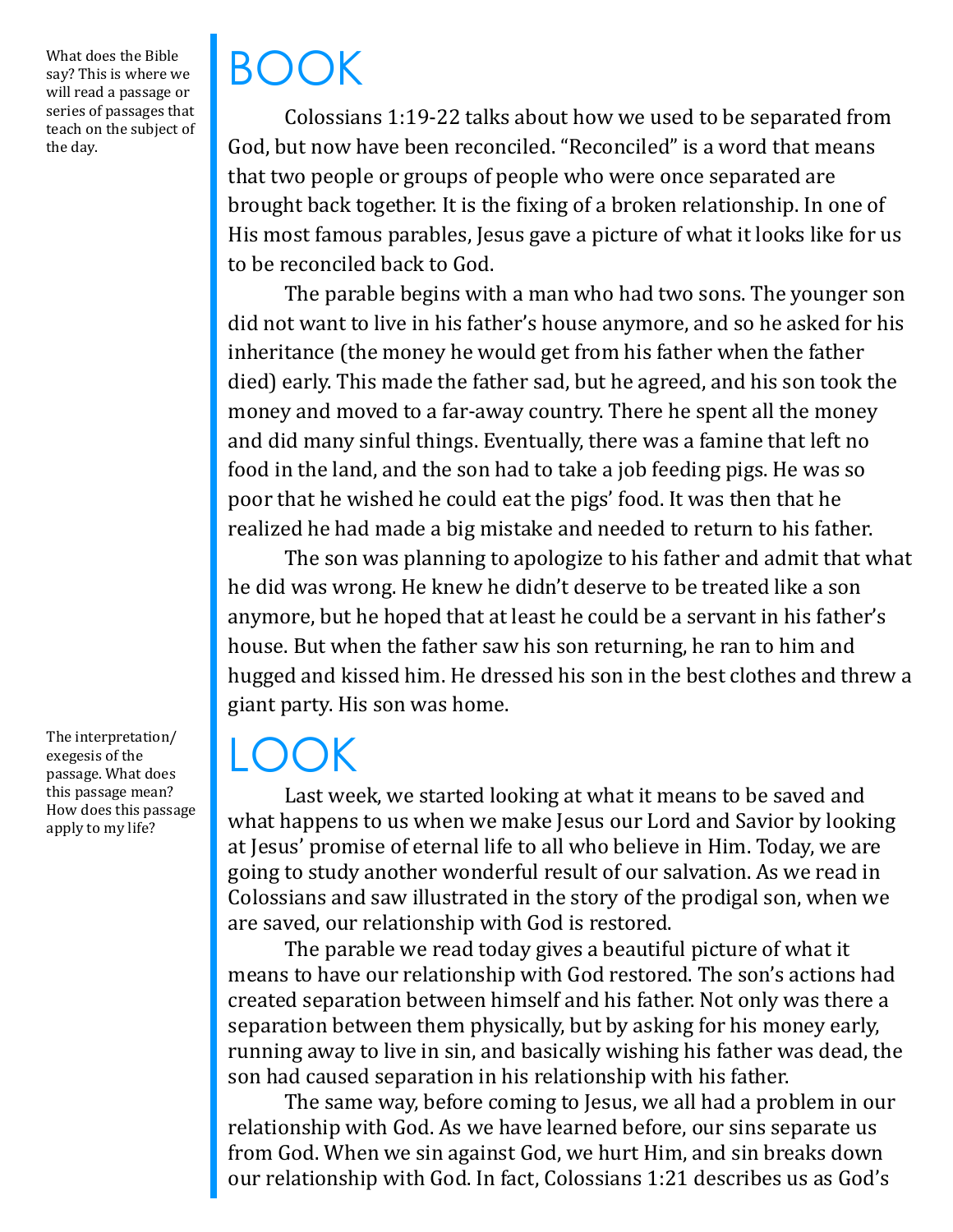## LOOK (Continued)

enemies before we were saved. And like the prodigal son, this broken relationship is our fault. He didn't sin against us, we sinned against Him. We needed to have our relationship with God restored. We needed to be friends with God instead of enemies.

In the story, when the son returned home, it was the father who forgave him and restored the relationship. He didn't tell his son to be a servant and work his way back up to his father's love. He had always loved his son, and when his son repented, the father welcomed him back with open arms. He healed the wounded relationship, and the separation between them was no more.

When we repent and turn to Jesus, God does the same thing as the father in the story. He doesn't tell us that we have to make up for what we have done or serve Him for a little while until He can trust us. He forgives us and welcomes us back into God's family. He takes away the separation between us and restores our broken relationship with Him. No matter what we have done or how much we've sinned against Him, God is always willing to forgive you if you repent from your sins and turn to Him. When we do that, our relationship is restored and we have friendship with God.

### TOOK

As a class, review the books of the Bible Matthew-Colossians.

Review the lesson by asking the class what the prodigal son did to break his relationship with his father and how the father restored it. Ask how that is similar to our relationship with God.

**Pray:** Thank Jesus for restoring our relationship with God. Ask Him to help us live in right relationship with Him.

**Parent Question:** Why did Jesus need to fix our relationship with God?

What is my response to this passage of Scripture? How should my life change according to what this passage teaches me? What are the practical things I can do throughout the week to make this true in my life?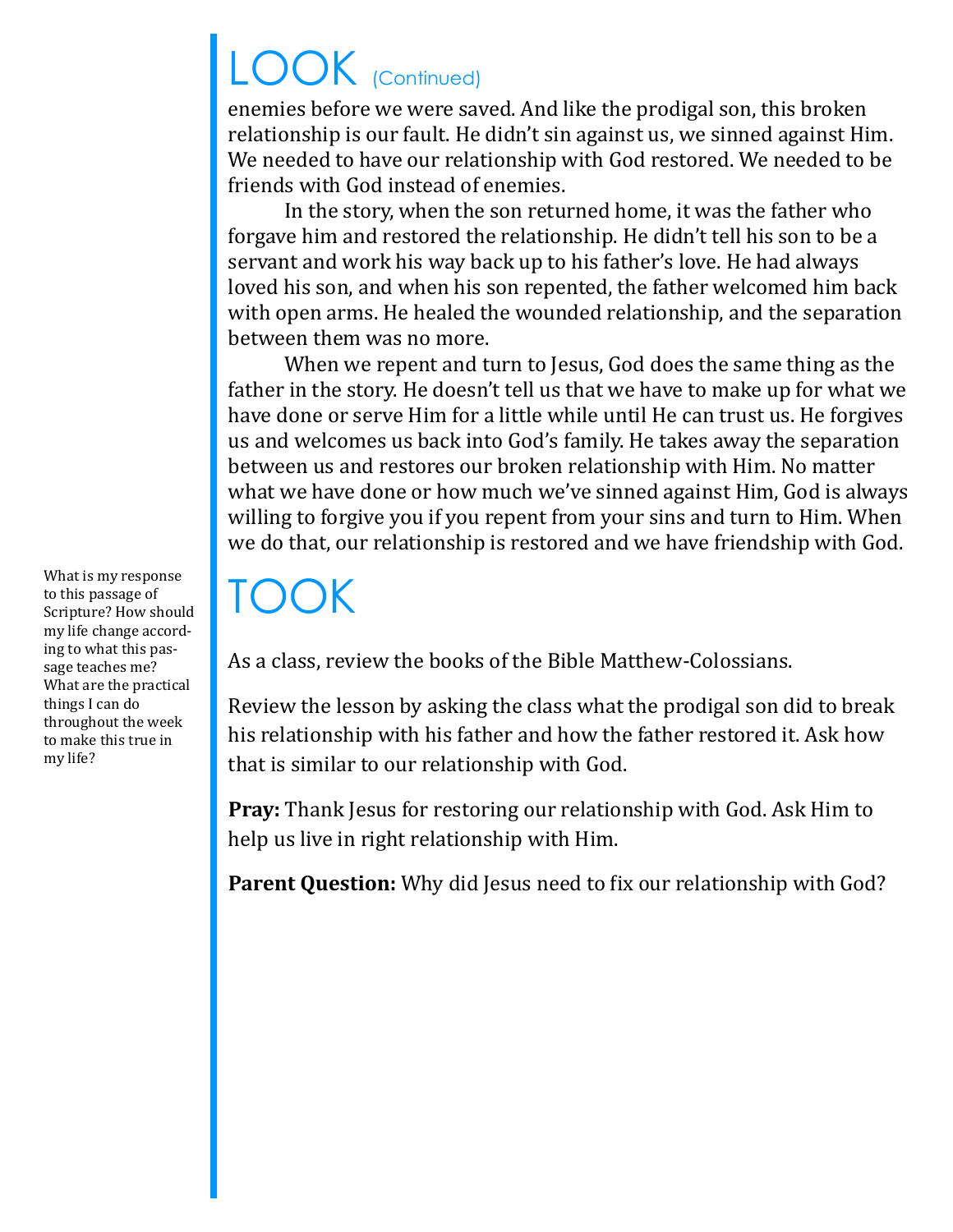## FURTHER STUDY

#### **Commentary on Luke 15:11-24 by David Guzik**

B. Finding the lost son.

1.  $(Luk 15:11-16)$  $(Luk 15:11-16)$  How the son came to be lost.

**Then He said: "A certain man had two sons. And the younger of them said to** *his* **father, 'Father, give me the portion of goods that falls** *to me.'* **So he divided to them** *his* **livelihood. And not many days after, the younger son gathered all together, journeyed to a far country, and there wasted his possessions with prodigal living. But when he had spent all, there arose a severe famine in that land, and he began to be in want. Then he went and joined himself to a citizen of that country, and he sent him into his fields to feed swine. And he would gladly have filled his stomach with the pods that the swine ate, and no one gave him** *anything***."**

a. **A certain man had two sons**: The majority of this third parable speaks of the younger of the two sons, but the older brother is clearly and importantly addressed at the end of the parable.

b. **Give me the portion of goods that falls to me**: In those days a father could either grant the inheritance before or after his death, but it was usually done *after* (Geldenhuys). The younger son asked for a special exception, motivated by foolishness and greed.

i. The father clearly illustrates God's love. His love allowed rebellion and in some sense respected human will. The father knew that the son made a foolish and greedy request, yet allowed him to go his course nonetheless.

c. **Journeyed to a far country, and there wasted his possessions with prodigal living**: The son left the area to become independent of the father and lived a **prodigal** (reckless, foolish, extravagant) life. No doubt it was fun while it lasted.

d. **When he had spent all, there arose a severe famine in the land**: The son was completely to blame for the wasteful, foolish living and spending. He was not to blame for the **severe famine**, but was afflicted by it nevertheless.

e. **He began to be in want…he sent him into his fields to feed swine**: Driven by hunger and need, the son accepted work that was unacceptable and offensive to any righteous Jewish person because swine were unclean under the law ([Leviticus 11:7\)](https://www.blueletterbible.org/kjv/leviticus/11/7/s_101007).

f. **No one gave him anything**: The misery of the prodigal son moves our sympathy. Yet his misery drove him to the good resolution described in the following verse.

2. [\(Luk 15:17](https://www.blueletterbible.org/kjv/luke/15/17-19/s_988017)-19) The lost son's decision to return to his father.

**"But when he came to himself, he said, 'How many of my father's hired servants have bread enough and to spare, and I perish with hunger! I will arise and go to my father, and will say to him, "Father, I have sinned against heaven and before you, and I am no longer worthy to be called your son. Make me like one of your hired servants."'"**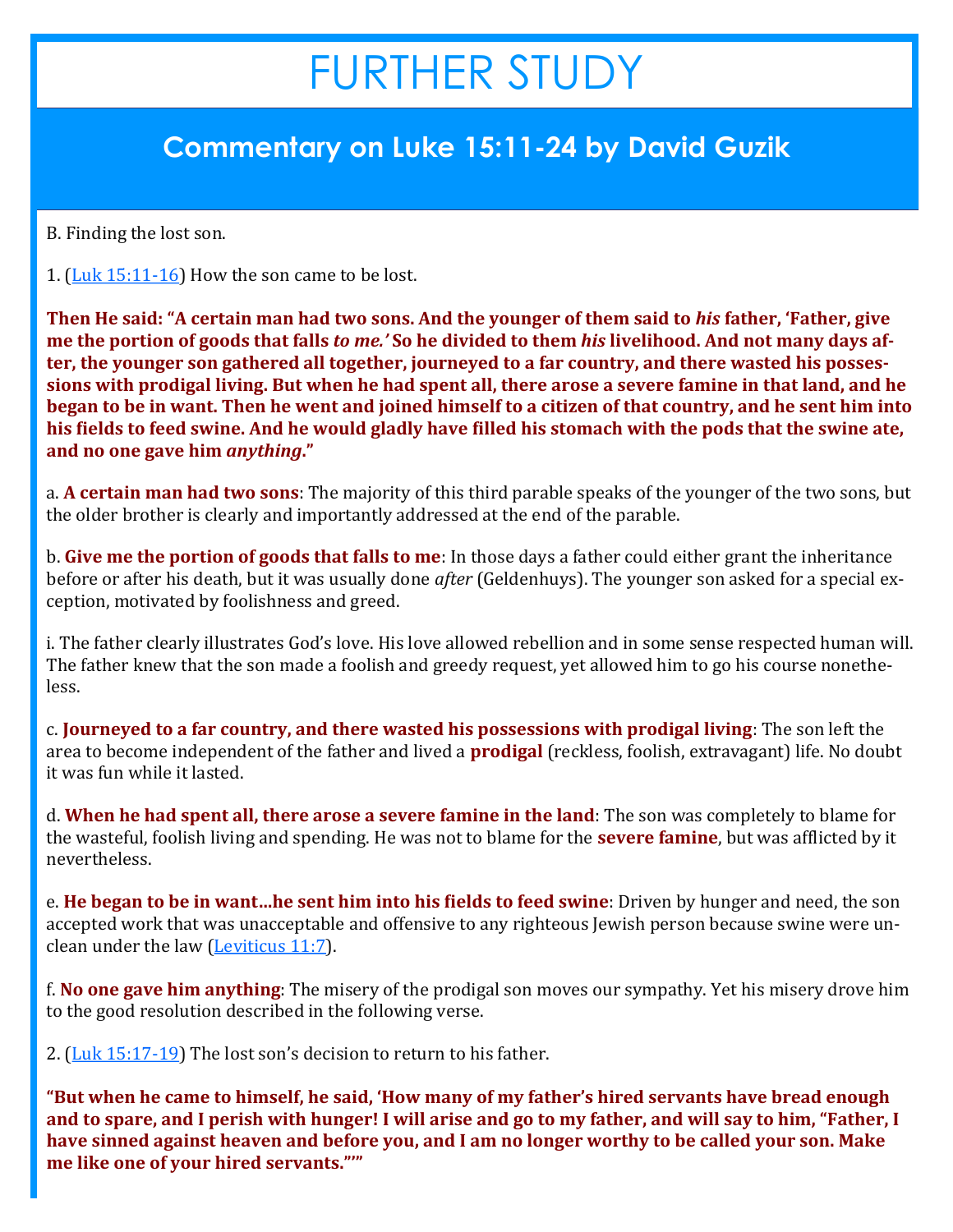a. **But when he came to himself**: In his misery the prodigal son was finally able to think clearly. Before it might be said that he wasn't really himself and thought as another man; then **he came to himself**.

i. In his rebellion and disobedience, he wasn't **himself**. "In his years of riot he was not himself. It was not the prodigal who was the real man. The real man was the penitent, not the prodigal." (Morrison)

ii. In his clear thinking he didn't think of how to improve conditions in the pigpen. He didn't blame his father, his brother, his friends, his boss, or the pigs. He recognized his misery without focusing on it, and instead focused on his **father**.

b. **I will arise and go to my father**: Jesus didn't say that the man thought of his village or his home, but of his **father**. When the son returned to the father, he also came back to the village and to the house; but his focus was on returning to his **father**.

i. That is how we need to come back to God – to come back to *Him* first and foremost, before coming back to church or coming back to Christian friends.

c. **Father, I have sinned against heaven and before you, and I am no longer worthy to be called your son. Make me like one of your hired servants**: In his prepared speech to his father, the son showed his complete sense of unworthiness and an honest confession of sin. He would not even ask to be treated as a son, but as a hired servant.

i. "**I have sinned against heaven and before you**" shows a complete change of thinking. He didn't think like this before; now he made no attempt to justify or excuse his sin.

ii. "The ordinary slave was in some sense a member of the family, but the hired servant could be dismissed at a day's notice. He was not one of the family at all." (Barclay)

iii. The lost son *demonstrated* the repentance Jesus specifically spoke of in the previous parables of the lost sheep and the lost coin. After his misery, he thought completely differently about his father, himself, and his home. The son asked for two things: First, "Father, *give me*;" then, "Father, *make me*." Only the second request brought joy.

3.  $(\underline{\text{Luk 15:20-24}})$  $(\underline{\text{Luk 15:20-24}})$  $(\underline{\text{Luk 15:20-24}})$  The father joyfully receives the lost son.

**"And he arose and came to his father. But when he was still a great way off, his father saw him and had compassion, and ran and fell on his neck and kissed him. And the son said to him, 'Father, I have sinned against heaven and in your sight, and am no longer worthy to be called your son.' But the father said to his servants, 'Bring out the best robe and put** *it* **on him, and put a ring on his hand and sandals on** *his* **feet. And bring the fatted calf here and kill** *it,* **and let us eat and be merry; for this my son was dead and is alive again; he was lost and is found.' And they began to be merry."**

a. **And he arose and came to his father**: The prodigal first *thought*; but he didn't stop at thinking. He didn't just feel sorry and think about repenting; he actually did it.

i. "Some of you whom I now address have been thinking, and thinking, and thinking, till I fear that you will think yourselves into perdition. May you, by divine grace, be turned from thinking to believing, or else your thoughts will become the undying worm of your torment." (Spurgeon)

ii. "He did not go back to the citizen of that country and say, 'Will you raise my wages? If not, I must leave.' Had he parleyed he had been lost; but he gave his old master no notice, he concerned his indentures by running away. I would that sinners here would break their league with death, and violate their covenant with hell, by escaping for their lives to Jesus, who receives all such runaways." (Spurgeon)